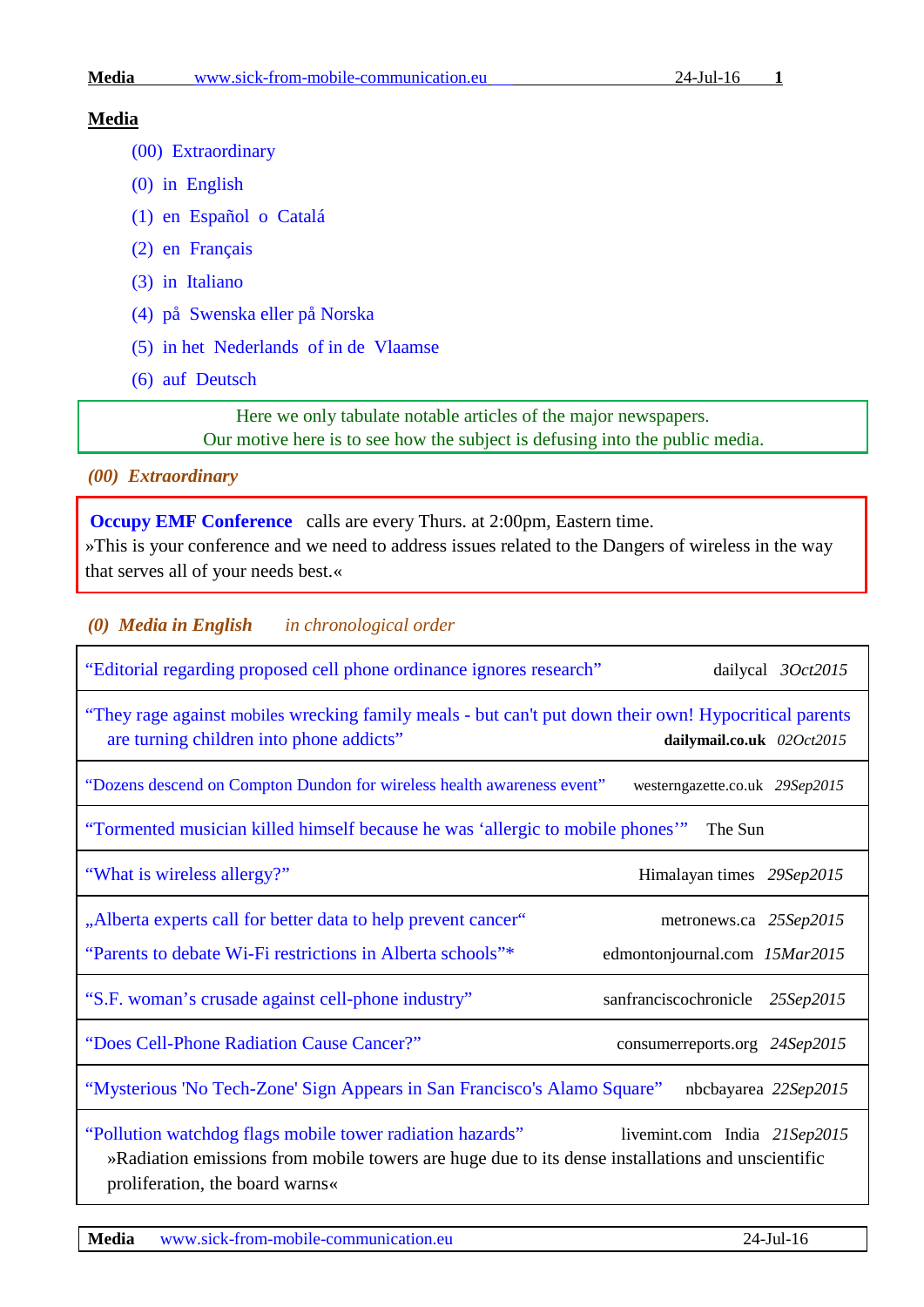| Media<br>www.sick-from-mobile-communication.eu                                                                                                                                                                                                                                                                                        | $24$ -Jul-16 2                                |  |
|---------------------------------------------------------------------------------------------------------------------------------------------------------------------------------------------------------------------------------------------------------------------------------------------------------------------------------------|-----------------------------------------------|--|
| "Computers 'do not improve' pupil results, says OECD"*                                                                                                                                                                                                                                                                                | <b>BBC</b> 15Sept2015                         |  |
| "Health concerns in the digital age"                                                                                                                                                                                                                                                                                                  | McGill Daily 14Sep2015                        |  |
| "Wi-Fi tsunami is the new killer"                                                                                                                                                                                                                                                                                                     | thehansindia.com 14Sep2015                    |  |
| "What is wireless/gadget allergy?"                                                                                                                                                                                                                                                                                                    | thehansindia.com 14Sep2015                    |  |
| "Can you really be allergic to Wi-Fi?"                                                                                                                                                                                                                                                                                                | Sydney Morning Herald 7Sep2015                |  |
| Dr Max The Mind Doctor: "Does wifi really fry your brain?"                                                                                                                                                                                                                                                                            | Daily Mail, UK 5Sept2015                      |  |
| "Are 'WiFi allergies' a real thing?" Really terrible !!                                                                                                                                                                                                                                                                               | <b>Washington Post 31Aug2015</b>              |  |
| "French court awards woman disability grant for 'allergy to gadgets" <sup>**</sup>                                                                                                                                                                                                                                                    | The Guardian 27Aug2015                        |  |
| "Gadget 'allergy': French woman wins disability grant"*                                                                                                                                                                                                                                                                               | <b>BBC</b> 27Aug2015                          |  |
| "Mobile tower operators may end up footing the bill for the medical treatment of cancer patients as the<br>Delhi Government is planning on introducing a hazard exposure insurance fund." Hindu 23Aug2015                                                                                                                             |                                               |  |
| "Orchard Park woman: Tll fight church phone masts tooth and nail"                                                                                                                                                                                                                                                                     | hulldailymail.co.uk 23Aug2015                 |  |
| "Here's Why Steve Jobs Didn't Let His Kids Use iPads and Why You Shouldn't Either"                                                                                                                                                                                                                                                    | 22Aug2015                                     |  |
| "Scientists write to UN, WHO to reduce emission norms"                                                                                                                                                                                                                                                                                | Times of India 21Aug2015                      |  |
| "Dangers of cellphone technology"                                                                                                                                                                                                                                                                                                     | news24, Cape Town, South Africa 19Aug2015     |  |
| "Should all NHS premises provide free access to wi-fi?"*                                                                                                                                                                                                                                                                              | The British Medical Yournal 12Aug2015         |  |
| Rapid responses*<br>by DM Whiting, NA Clarke, P Watts, S Dickerson, Dave Ashton, e.a.                                                                                                                                                                                                                                                 | 19Aug2015                                     |  |
| "Council ponders electromagnetic risks"                                                                                                                                                                                                                                                                                               | Nelson Star 05Aug2015                         |  |
| "Wi-fi gadgets linked to cancer risk – study"                                                                                                                                                                                                                                                                                         | nzherald.co.nz 02Aug2015                      |  |
| "Mobile phones ARE linked to cancer, study claims: Long-term use 'is associated with Alzheimer's,<br>Parkinson's, headaches and skin irritation"<br>Daily Mail, UK 31Jul2015                                                                                                                                                          |                                               |  |
| "Awareness Campaign Needed on Cellphone Use, Wi-Fi Radiation Risks amid Conflicting<br><b>Government Reports"</b><br>»The fact that the government itself has made such a call would seem to indicate a readiness for action that<br>many have long advocated and tried to build.«<br>Lee Rickwood, Whats Your Tech, Canada 30Jul2015 |                                               |  |
| "Hold the phone, Central! Cellphone radiation can cause cancer: Study"                                                                                                                                                                                                                                                                | NY Daily News 29Jul2015                       |  |
| "My Advice Is To Say 'No' To Smart Meters"                                                                                                                                                                                                                                                                                            | David Bruce, Otago Daily Times, NZ, 29Jul2015 |  |
| "Cell phones and risk of brain tumors: What's the real science?"                                                                                                                                                                                                                                                                      | <b>CNN</b> 28Jul2015                          |  |
|                                                                                                                                                                                                                                                                                                                                       |                                               |  |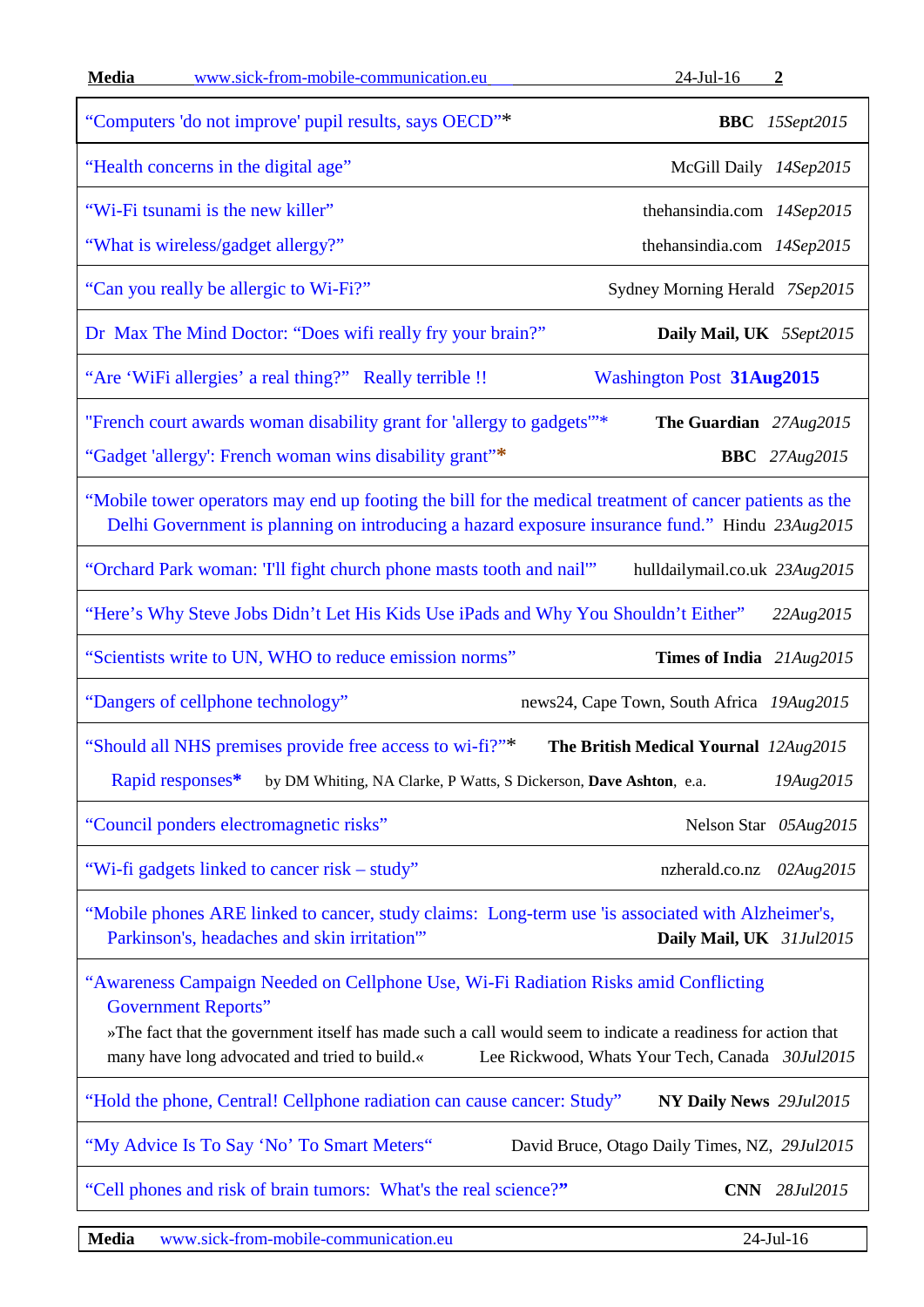| <b>Media</b><br>www.sick-from-mobile-communication.eu                                                                                                                               | $24$ -Jul-16<br>3                            |  |
|-------------------------------------------------------------------------------------------------------------------------------------------------------------------------------------|----------------------------------------------|--|
| "Will Berkeley cell phone ordinance harm consumers?"                                                                                                                                | <b>CBS News</b> 27Jul2015                    |  |
| "Are insurance companies avoiding the smart meter problem"*                                                                                                                         | examiner.com 26Jul2015                       |  |
| "Cellphone industry sues city of Berkeley over radiation warning"                                                                                                                   | abc7news $21Aug2005$                         |  |
| "Berkeley's Silly, and Harmful, Pandering to Fear of Cell Phone Radiation"<br>Including comments by Joel Moskowitz and others.                                                      | huffingtonpost 29Jul2015                     |  |
| "NYT Buries Lead, Muddies Water on EMF Health Issue"                                                                                                                                | Mitchell Shapiro 25Jul2015                   |  |
| "New York Times article on Berkeley cellphone ordinance puts the Times on same side as industry at<br>forefront of radiation debate"                                                | Lennart Hardell & Michael Carlberg 24Jul2015 |  |
| "Cellphone Ordinance Puts Berkeley at Forefront of Radiation Debate"                                                                                                                | NY Times 21Jul2015                           |  |
| "Did An Australian University Just Say Wi-Fi Can Give You And Your Kids Cancer?"                                                                                                    | 08Jul2015                                    |  |
| "The woman 'allergic to ELECTRICITY': 50-year-old dons protective suit and veil to go outside as she<br>claims Wi-Fi could kill her" *<br>Daily Mail 03Jul2015<br>$^{\, \circledR}$ |                                              |  |
| Re "Science, Lost in a Legal Maze"                                                                                                                                                  | Arthur Firstenberg Santa Fe 24Mar2015        |  |
| "When Science Is Lost in a Legal Maze"                                                                                                                                              | The New York Times 23Mar2015                 |  |
|                                                                                                                                                                                     |                                              |  |
| "Columnista del New York Times, censurado por un articulo sobre las radiaciones causadas por la<br>telefonía móvil"*                                                                | Joan Carles López 25Mar2015                  |  |
| "Wireless Empire Strikes Back"                                                                                                                                                      | <b>EMF Analysis 21Mar2015</b>                |  |
| "Wireless Technology Health Risks -- The New York Times Fuels the Debate" saferemr.com 02Apr2015                                                                                    |                                              |  |
| "Could Wearable Computers Be as Harmful as Cigarettes?"                                                                                                                             | The New York Times 18Mar 2015                |  |
| "Sydney unplugged: Cafes force punters to power down"                                                                                                                               | <b>Sydney Morning Herald</b> 19Jul2015       |  |
| "Electromagnetic Radiation: Who's Looking Out for You?"                                                                                                                             | Northwest Citizen 14Jul2015                  |  |
| "The woman 'allergic to ELECTRICITY': 50-year-old dons protective suit and veil to go outside as she<br>claims Wi-Fi could kill her" *                                              | Daily Mail 03Jul2015                         |  |
| "Environment ministry's false mobile radiation information draws CIC ire" Times of India 23Feb2015                                                                                  |                                              |  |
| "Chinese tech firms fight over Wi-Fi router with 'pregnant women' setting" The Guardian 24Jun2015<br>"Chinese Wi-Fi Router Features 'Pregnant Woman' Mode"                          | vahoo.com/ 24Jun2015                         |  |
| "Cardiac Devices Like Pacemakers May (Rarely) Malfunction When Too Close To A Smartphone"*                                                                                          | Medical Daily 22Jun2015                      |  |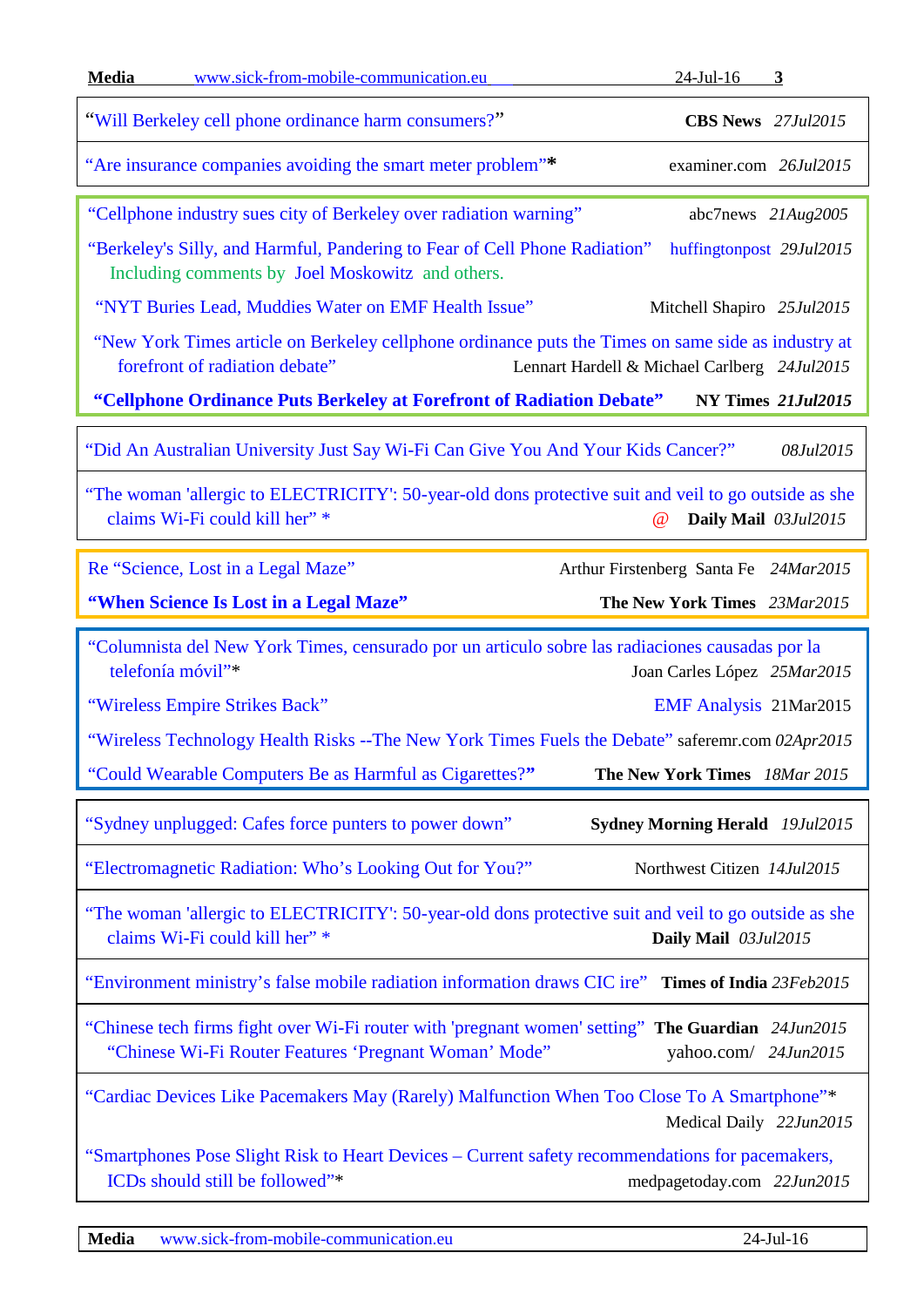| Media<br>www.sick-from-mobile-communication.eu                                                                                                                                                                                                                                       | $24$ -Jul-16<br>$\overline{\mathbf{4}}$                                               |
|--------------------------------------------------------------------------------------------------------------------------------------------------------------------------------------------------------------------------------------------------------------------------------------|---------------------------------------------------------------------------------------|
| "School Ban Phones And Is Praised By Thousands Of Parents. Their Solution Is Spot On"*                                                                                                                                                                                               | Newsner June2015                                                                      |
| "Stop sought to smart meters"*                                                                                                                                                                                                                                                       | Jon Manchester, BC News 01Jun2015                                                     |
| "California knew smart meters were dangerous"*                                                                                                                                                                                                                                       | André Fauteux maisonsaine.ca 29Mar2015                                                |
| "Mega research on effect of mobile tower radiation on human health gets nod"                                                                                                                                                                                                         | economictimes.indiatimes.com<br>4Apr2015                                              |
| "Parents remove children from school, saying Wi-Fi networks are making them sick"*                                                                                                                                                                                                   | dailytelegraph.com.au<br>02Apr2015                                                    |
| "New cell towers and smart meters increase radiation exposure across Los Angeles"*                                                                                                                                                                                                   | naturalnews.com 1Apr2015                                                              |
| "Government urged to halt smart meter roll out"*                                                                                                                                                                                                                                     | UK: central-government 30Mar2015                                                      |
| "What It's Like to Be Allergic to Wi-Fi"                                                                                                                                                                                                                                             | New York Magazine 29Mar2015                                                           |
| "County Supervisors unanimously halt construction of toxic cell towers"<br>"LA Fire Captain Sends Plea Against Fire Station Cell Towers"<br>Firefighting News: L.A. County Firefighters Concerned by Potential Health Risk of Fire Stations Near<br><b>Cell Towers</b>               | iafflocal1014 24Mar2015<br>Daily Mail (UK) 23Mar2014<br>fireengineering.com 24Mar2015 |
| "Spending six hours a day on my mobile gave me a brain tumour, claims business executive, 43, who's<br>now been given just three years to live"                                                                                                                                      | Daily Mail (UK) 25Mar2015                                                             |
| "Mobile Technology's Blue Light Still Suppresses Sleep Hormone Melatonin, Affecting Human<br>Biology"*                                                                                                                                                                               | Stephanie Castillo medicaldaily.com 21Mar2015                                         |
| "Media Blackout on Smart Meter Dangers" Wins Project Censored Award"*<br>(see also)                                                                                                                                                                                                  | memoryholeblog.com 12Mar2015                                                          |
| "Secrecy around police surveillance equipment proves a case's undoing" Washington Post 22Feb2015                                                                                                                                                                                     |                                                                                       |
| "Ann Arbor family has power shut off by DTE in dispute over installing new SMART meter on their<br>home"*                                                                                                                                                                            | 18Mar2015<br>wxyz.com                                                                 |
| "The Electromagnetic Assault on Our Brains and Bodies"                                                                                                                                                                                                                               | americanfreepress.net 19Mar2015                                                       |
| "School officials could be personally liable for exposing children and staff to microwave radiation in our<br>schools. School districts, school boards and school medical health officers have been notified that Lloyd's of<br>London has now excluded any liability "*<br>see also | bridgenewsservice.com 26Feb2015<br>see also                                           |
| "Smart meter draws negative reactions from all over B.C."*                                                                                                                                                                                                                           | langleyadvance.com 17Mar2015                                                          |
|                                                                                                                                                                                                                                                                                      |                                                                                       |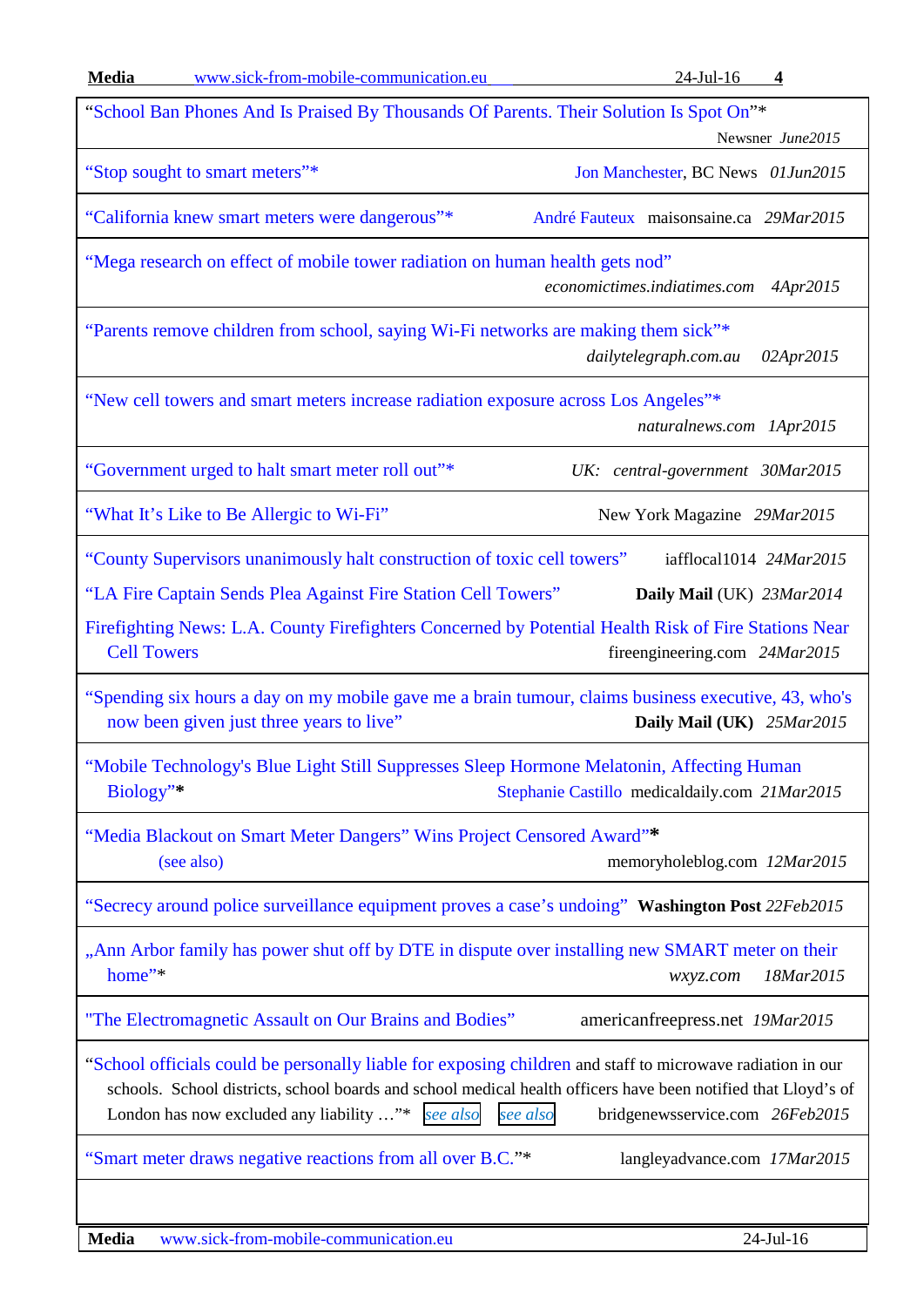| <b>Media</b>                                                                                                                              | www.sick-from-mobile-communication.eu                                                                                                           | $24$ -Jul-16<br>5              |
|-------------------------------------------------------------------------------------------------------------------------------------------|-------------------------------------------------------------------------------------------------------------------------------------------------|--------------------------------|
|                                                                                                                                           | "Cell tower deals approved for 3 TUSD schools"*                                                                                                 | tucson.com 11Mar2015           |
| "Woman Who Was Arrested as Utility Crews 'Forcibly Installed' Smart Meters Fights Back"*<br>theblaze.com 28Jan2015                        |                                                                                                                                                 |                                |
|                                                                                                                                           | "Newport Radar Facility: Two Guest Opinions Heat Up Debate Over Possible Health Effects"                                                        | uticaod.com<br>18Mar2015       |
|                                                                                                                                           | "Smart metering - transforming Africa's energy future"*                                                                                         | www.ey.com 21Jan2014           |
|                                                                                                                                           | "What Health Canada doesn't say about cellphones"                                                                                               | winnipegfreepress.com 3Feb2015 |
|                                                                                                                                           | "Fatal Dallas fire puts scrutiny on 'smart' meters"*                                                                                            | wfaa.com/ 3Feb2015             |
|                                                                                                                                           | "Danger in smart meters is 'cumulative long-term exposure"*                                                                                     | kelownacapnews.com 20Feb2015   |
|                                                                                                                                           | "Smart meters energy saving project at risk, say MPs" *                                                                                         | bbc.com/news/ 7Mar2015         |
|                                                                                                                                           | "Smartphones are addictive and should carry health warning, say academics"* The Guardian 4Mar2015                                               |                                |
|                                                                                                                                           | "Proof at last that 'yuppie flu' is a real illness"*                                                                                            | Daily Mail (UK) Feb2015        |
|                                                                                                                                           | "Our daughter died of a brain tumour. We blame her mobile"*                                                                                     | Daily Mail (UK) Feb2015        |
|                                                                                                                                           | "Spending six hours a day on my mobile gave me a brain tumour, claims business executive, 43, who's<br>now been given just three years to live" | Daily Mail (UK) Feb2015        |
|                                                                                                                                           | "Use your mobile phone safely"                                                                                                                  | www.timesofmalta.com Feb2015   |
|                                                                                                                                           | "Firewall: How's that smart meter working out for ya?"*                                                                                         | Feb2015<br>www.eacourier.com   |
| "Transcripts and Evidence of BCUC Substantiates FortisBC Misrepresented Safety of Wireless Smart<br>Meters" *<br>Feb2015<br>thermoguy.com |                                                                                                                                                 |                                |
| "Taiwan makes it ILLEGAL for parents to let children under two use electronic gadgets"*<br>Daily Mail (UK)<br>Jan2015                     |                                                                                                                                                 |                                |
|                                                                                                                                           | "Blood tests sent to NBN Co to thwart tower plans"                                                                                              | it News (Australia)<br>Feb2015 |
|                                                                                                                                           | "Internet-Connected Sheep and the New Roaming Wireless",                                                                                        | The Atlantic Feb2015           |
|                                                                                                                                           | "'Pagosa Power' Circulating Smart Meter Petition" *                                                                                             | Pagos Daily Post, Feb2015      |
|                                                                                                                                           | "Smart Meter Removal Underway"*                                                                                                                 | Blackburn News Jan2015         |
|                                                                                                                                           | "Hydro-Quebec rocked by resignations amid smart-meter flap"*                                                                                    | Toronto Sun Febr2015           |
|                                                                                                                                           | "Don't Hurt your Customers"                                                                                                                     | Dhaka Tribune 5Febr2015        |
|                                                                                                                                           |                                                                                                                                                 |                                |

 $\Box$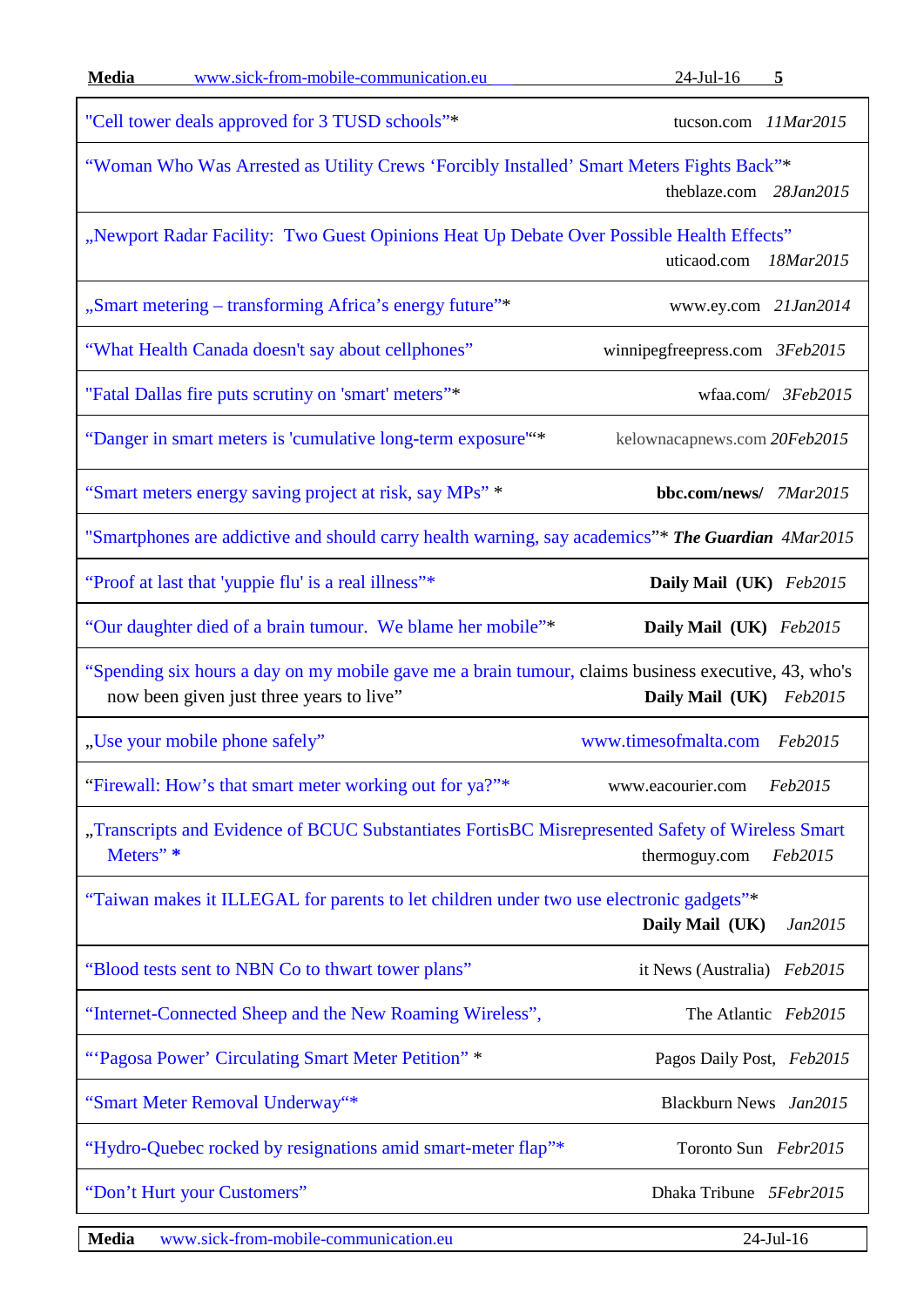["WiFi banned from pre-school childcare facilities in a bold move by French government"\\*](http://www.naturalnews.com/043695_electrosensitivity_wifi_French_government.html#ixzz3R6AlsZ2R) ["France limits spread of the wi-fi by a new law, Finland does not care at all"\\*](https://betweenrockandhardplace.wordpress.com/2015/02/02/france-limits-spread-of-the-wi-fi-by-a-new-law-finland-does-not-care-at-all/) ["A Law to Regulate Exposure to Electromagnetic Fields"\\*](https://betweenrockandhardplace.wordpress.com/2015/02/02/france-limits-spread-of-the-wi-fi-by-a-new-law-finland-does-not-care-at-all/) *see last part of paper! 02Febr2015* ["A Third of Americans Would Rather Give Up Sex Than Cellphones"\\*](http://www.moneytalksnews.com/survey-one-third-americans-choose-cell-phone-over-sex/) MoneyTalksNews Jan2015 ["Smart" electric meters slammed at Kingston PSC](https://smartmeternewsupdates.wordpress.com/2015/02/07/smart-electric-meters-slammed-at-kingston-psc-hearing-2/) hearing"\*Smart Meter News Updates *Feb2015* ["Should you limit how much your children use wifi?](http://www.dailymail.co.uk/sciencetech/article-2909166/Is-wi-fi-harming-children-Experts-warn-children-susceptible-wifi.html#ixzz3R68sWniX) Researchers claim young brains are more

susceptible to radiation from wireless gadgets"\*[\(see more\)](http://www.dailymail.co.uk/sciencetech/article-2909166/Is-wi-fi-harming-children-Experts-warn-children-susceptible-wifi.html#ixzz3R689PzWs) **Daily Mail (UK)** *14Jan2015*

"Could Wifi be harming [YOUR health? That's what a growing number of people believe is triggering](http://www.dailymail.co.uk/femail/article-2846494/Could-Wifi-harming-health-Thats-growing-number-people-believe-triggering-headaches-nausea-crippling-pain.html)  [their headaches, nausea and crippling pain"\\*](http://www.dailymail.co.uk/femail/article-2846494/Could-Wifi-harming-health-Thats-growing-number-people-believe-triggering-headaches-nausea-crippling-pain.html) (individual case) **@ dailymail.co.uk** *23Nov2014*

["SaskPower ordered to remove all smart meters in the province"\\*](http://globalnews.ca/news/1483134/saskpower-ordered-to-remove-all-smart-meters-in-the-province/) [Shawn Knox,](http://globalnews.ca/author/shawn-knox/) Global News *Jul2014*

["Whirling Wi-Fi: Vibrant images reveal how wireless networks sweep and surround us"](http://www.dailymail.co.uk/sciencetech/article-2662507/Whirling-Wi-Fi-Vibrant-images-reveal-wireless-networks-sweep-surround-us.html)

 **Daily Mail (UK)** *19Jun2014*

["A Learning Secret: Don't Take Notes](http://www.scientificamerican.com/article/a-learning-secret-don-t-take-notes-with-a-laptop/) with a Laptop" **scientificamerican** *1Jun2014*

"'I used to be sick all the time': Dozens [of Americans who claim to be allergic to electromagnetic](http://www.dailymail.co.uk/news/article-2576848/I-used-sick-time-Dozens-Americans-claim-allergic-electromagnetic-signals-settle-small-West-Virginia-town-WiFi-banned.html)  [signals settle in small West Virginia town where WiFi is banned"\\*](http://www.dailymail.co.uk/news/article-2576848/I-used-sick-time-Dozens-Americans-claim-allergic-electromagnetic-signals-settle-small-West-Virginia-town-WiFi-banned.html) **@ dailymail.co.uk** *9Mar2014*

| "The women who say they are allergic to modern life: Blinding headaches. Violent sickness. Even<br>blackouts. So could wi-fi, mobile phones and TV screens be to blame?"* | dailymail.co.uk 26May2013<br>$\omega$ |  |
|---------------------------------------------------------------------------------------------------------------------------------------------------------------------------|---------------------------------------|--|
| "Electrosensitivity: is technology killing us?"                                                                                                                           | <b>The Guardian</b> 29Mar2013         |  |
| "Harvard Medical Doctor Warns Against Smart Meters"*                                                                                                                      | the healthy home economist Mar2013    |  |
| "An iPad could give me a miscarriage, claims pregnant mother who claims she's allergic to<br>electromagnetic waves"                                                       | dailymail.co.uk 12Jun2012<br>$^{\,a}$ |  |
| "The cancer survivor allergic to modern life: Mother is so sensitive to electric gadgets she has to live by<br>candlelight"<br>dailymail.co.uk 18may2011<br>$\omega$      |                                       |  |
| "Allergic to wi-fi! How 'electrosmog' leaves Afterlife DJ in agony"                                                                                                       | dailymail.co.uk 24Jul2009<br>$\omega$ |  |
| "Mind Control By Cell Phone"*                                                                                                                                             | Scientific American 07May2008         |  |
| "The woman who needs a veil of protection from modern life"                                                                                                               | dailymail.co.uk 27Apr2007<br>$\omega$ |  |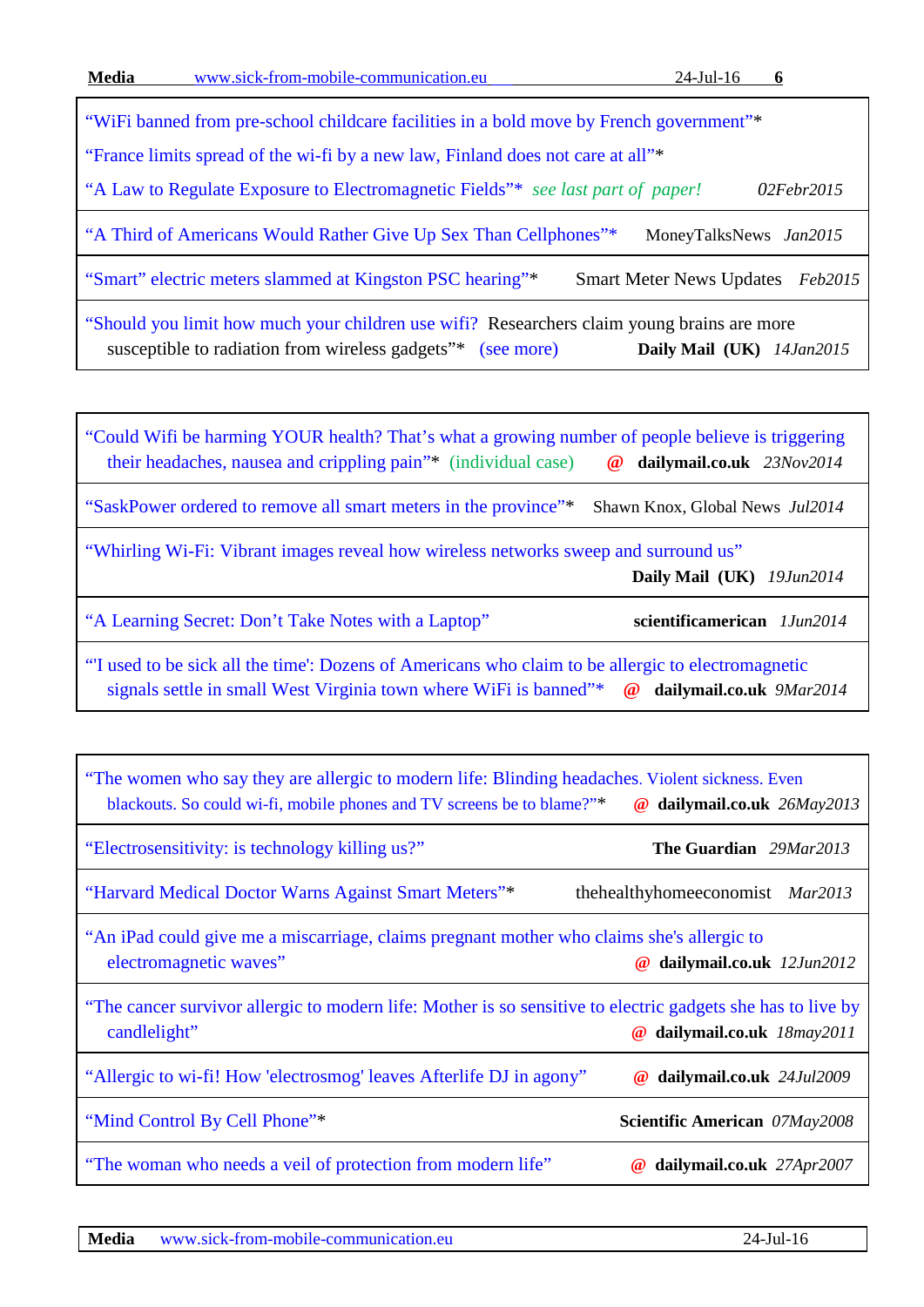<span id="page-6-0"></span>["Cellular Telephone Russian Roulette"](https://microondes.files.wordpress.com/2010/03/robert_c_kane_cellular_telephone_russian_roulette.pdf) A Historical and Scientific Perspective Kane RC *2001*

#### *(1) Media en Español o Catalá*

| "La enfermedad silenciosa"                                                                                                                                                                            | diariodeleon.es 1Oct2015                              |  |
|-------------------------------------------------------------------------------------------------------------------------------------------------------------------------------------------------------|-------------------------------------------------------|--|
| "El Lloyd's rechaza los daños reclamados de los perjuicios ocasionados por los Campos<br>Electromagnéticos"                                                                                           | plataforma.quieroauditoriaenergetica.org<br>30Sep2015 |  |
| "La batalla de los electrosensibles"                                                                                                                                                                  | El País $16$ Sep2015                                  |  |
| "Los efectos de las ondas del WiFi enfrentan a la justicia y los científicos"                                                                                                                         | eldiario.es 10Sep2015                                 |  |
| "Físico italiano descarta riesgos en la salud por antenas de celulares"                                                                                                                               | elpais.com.co 31Aug2015                               |  |
| "Alumnos argentinos crean un programa para alertar sobre la radiación del Wifi" La Ciudad 26Jul2015                                                                                                   |                                                       |  |
| "Científicos dan la alarma sobre la contaminación electromagnética"                                                                                                                                   | La Opinión 11Jul2015                                  |  |
| "La radiación del Wi-Fi provoca el 47,7% de los abortos involuntarios"                                                                                                                                | gaceta.es 9Jun2015                                    |  |
| "Columnista del New York Times, censurado por un articulo sobre las radiaciones causadas por la<br>telefonía móvil"*                                                                                  | Joan Carles López 25Mar2015                           |  |
|                                                                                                                                                                                                       |                                                       |  |
| "Ondas electromagnéticas: ¿Malas para la salud?"                                                                                                                                                      | EL Pais 23Sep2014                                     |  |
| "WI-FI: La muerte invisible que está destruyendo a la generación más joven en todo el mundo"                                                                                                          | Eco Portal 24Jun2014                                  |  |
| Asunción Laso: »Es una barbaridad que haya antenas wi-fi en los colegios « »La técnica en riesgos<br>laborales advierte en Cangas de que los políticos «prefieren no hacer nada» para prevenir daños« | * La Información 14Jan2012                            |  |
| "No se olvide de apagar el wi-fi por la noche" Agustín Bocos, abogado ambientalista<br>Artículo muy interessante sobre los efectos del Wifi.<br>(Comentario JFH: ¡PLC no es la solución!)             | La Vanguardia / La Contra, 100ct2011                  |  |
| "La hipersensibilidad electromagnética, causa de incapacidad laboral"*                                                                                                                                | <b>El Pais</b> 12Jul2011                              |  |
| "Noticias de la prensa en España sobre conglomerados de cancer y otras patologías graves vinculadas<br>por la poblacióna antenas de telefonía próximas."                                              | AVAATE. Años 2006, 2007 y 2008                        |  |

<span id="page-6-1"></span>["Yvelines : Rassemblement national d'électrosensibles samedi dans la forêt de Rambouillet"](http://www.20minutes.fr/societe/1672975-20150826-yvelines-rassemblement-national-electrosensibles-samedi-foret-rambouillet)

20minutes.fr *26Aug2015*

["Electrosensibilité: «Il faut donner la possibilité aux électrosensibles de se mettre à l'abri»"](http://www.20minutes.fr/societe/1672859-20150826-electrosensibilite-faut-donner-possibilite-electrosensibles-mettre-abri) // // //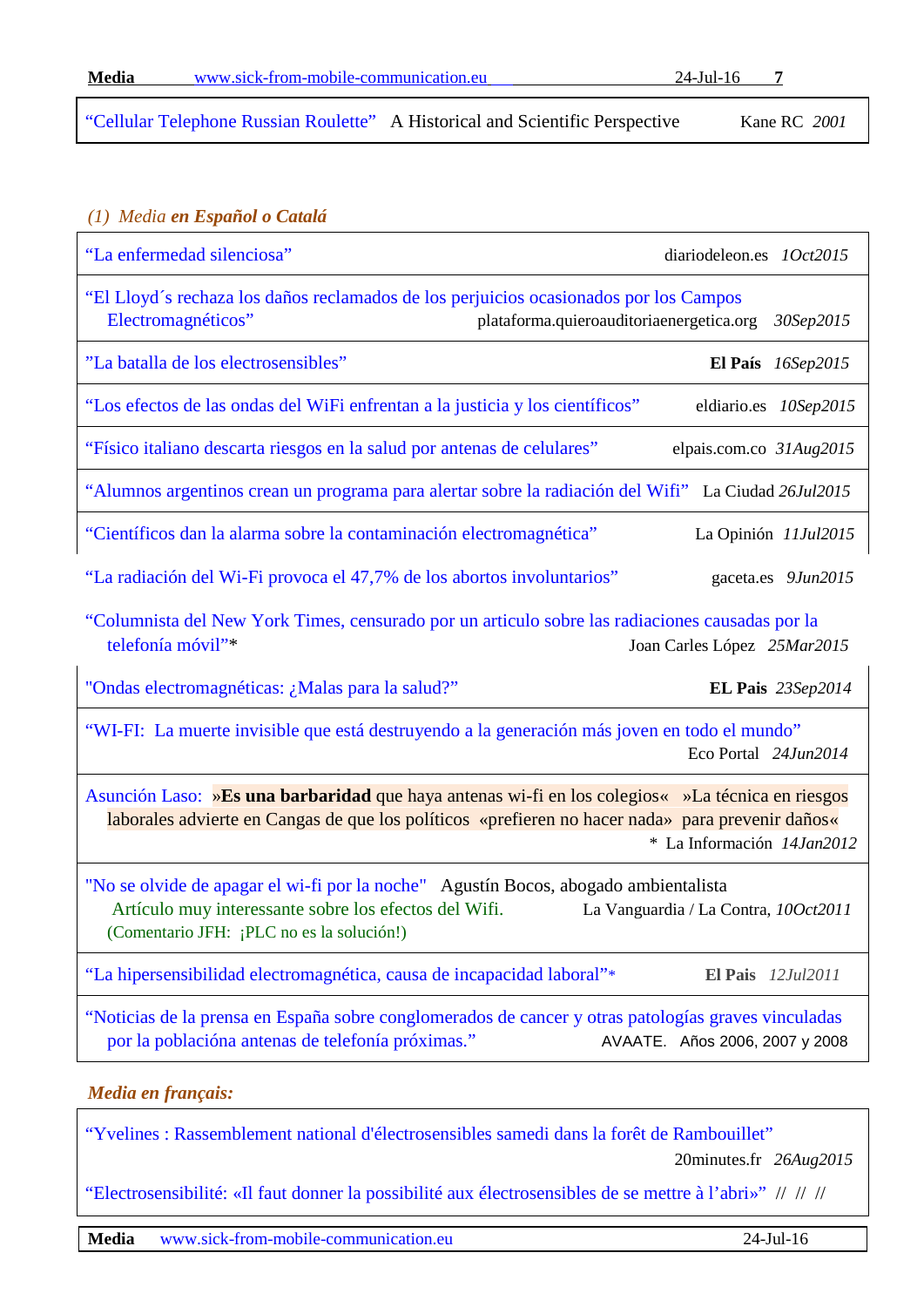| <b>Media</b><br>www.sick-from-mobile-communication.eu                                                                                                                                                                                              | $24$ -Jul-16                          | 8                  |
|----------------------------------------------------------------------------------------------------------------------------------------------------------------------------------------------------------------------------------------------------|---------------------------------------|--------------------|
| "Toulouse: La justice reconnaît le handicap d'une électrosensible obligée de vivre recluse" 25Aug2015                                                                                                                                              |                                       |                    |
| "Expliquez-nous l'électrosensibilité"                                                                                                                                                                                                              | franceinfo.fr 26Aug2015               |                    |
| "L'électrosensibilité Reconnue Pour La Première Fois En France"                                                                                                                                                                                    |                                       | Europ1 $25Aug2015$ |
| "La Justice Française Reconnait Pour La Première Fois Le Handicap Dû À L'électrosensibilité"<br>Le Parisien 25Aug2015                                                                                                                              |                                       |                    |
| "L'électrosensibilité : un phénomène en expansion"                                                                                                                                                                                                 |                                       | France3 28Jul2015  |
| "Le Wi-Fi est-il un danger pour le cerveau? Des experts disent que oui"                                                                                                                                                                            | Huffington Post 03Jun2015             |                    |
| "Manuel Valls annonce plusieurs mesures pour rapprocher les services publics des campagnes"                                                                                                                                                        | Le Monde (Fr) 13Mar2015               |                    |
| "Il faut créer une zone refuge pour les électrosensibles" *                                                                                                                                                                                        | Michèle Rivasi, Paris Match 12Feb2015 |                    |
| "Une loi pour encadrer l'exposition aux ondes" *                                                                                                                                                                                                   | Le Monde (Fr) 29Jan2015               |                    |
| "Une loi pour encadrer l'exposition aux ondes" *<br>»Ondes électromagnétiques: L'Assemblée nationale adopte la troisième loi écologiste de la<br>législature« Groupe Assemblé Nationale Ecologiste (les écolodéputé-e-s) Robindestoits 29 Jan 2015 |                                       |                    |
| "A Zurich, le premier refuge européen pour électrosensibles"*                                                                                                                                                                                      | Le Monde (Fr) $12Aug2014$             |                    |
| "Pour la première fois, un homme indemnisé pour son électrosensibilité"*<br>Le Monde (Fr) avec AFP<br>17Apr2014                                                                                                                                    |                                       |                    |
| "Ondes : une commune des Hautes-Alpes veut créer la première zone blanche de France"*                                                                                                                                                              | Le Monde (Fr) avec AFP $300kt2013$    |                    |

### <span id="page-7-0"></span>*(3) Media in Italiano*

| "Antenne: task force per dire no all'aumento dei limiti"            | Il Cambiamento 18 Feb 2015       |
|---------------------------------------------------------------------|----------------------------------|
| "Emissioni elettromagnetiche il governo pronto ad alzare i limiti", | la Repubblica.it $16. Nov. 2014$ |

### <span id="page-7-1"></span>*(4) Media på Swenska eller på Norska*

["Vem har bestämt hur mycket strålning från trådlös teknik vi ska tåla?"](https://drive.google.com/file/d/0B8kcLPpJ7lBcQWRrVzVfeE9QUlk/view?pli=1)

["Köpta experter vanligt när det gäller kemikalier, GMO, trådlös teknik, bekämpningsmedel, läkemedel](http://newsvoice.se/2015/09/15/kopta-experter-vanligt-nar-det-galler-kemikalier-gmo-tradlos-teknik-lakemedel-bekampningsmedel-etc/)  [etc."](http://newsvoice.se/2015/09/15/kopta-experter-vanligt-nar-det-galler-kemikalier-gmo-tradlos-teknik-lakemedel-bekampningsmedel-etc/) newsvoice.se *15Sep2015*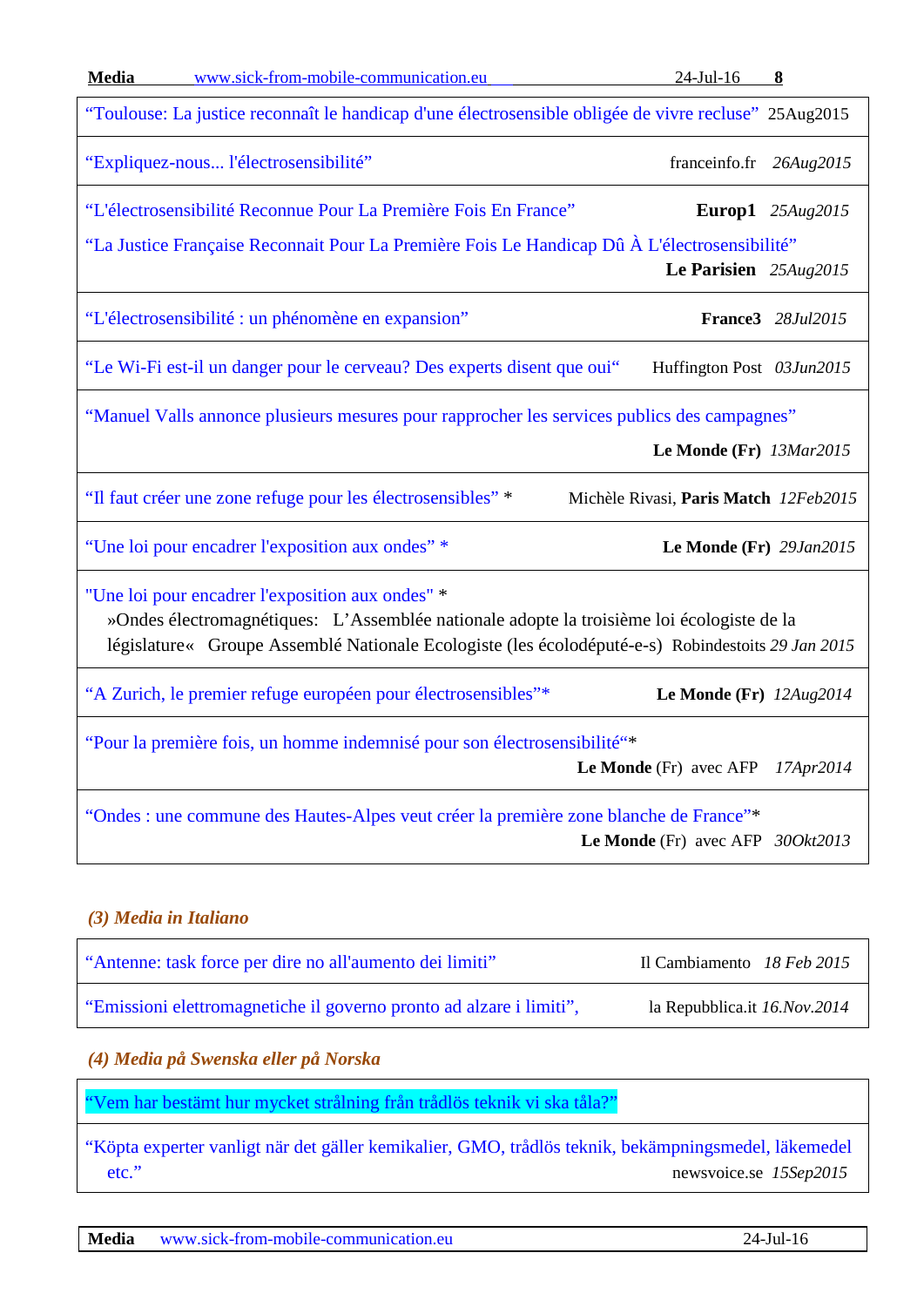| <b>Media</b>                                                                                               | www.sick-from-mobile-communication.eu                           | $24$ -Jul-16<br>9                             |
|------------------------------------------------------------------------------------------------------------|-----------------------------------------------------------------|-----------------------------------------------|
|                                                                                                            | "Så farlig är strålningen från mobiltelefoner – egentligen"     | metro.se $24Aug2015$                          |
|                                                                                                            | "Strålande! - om barn och mobiler"*                             | <b>Sevendays Vasabladet</b><br>03Aug2015      |
|                                                                                                            | "Övertygande bevisat: Trådlös teknik orsakar oxidativ stress" * | stralskyddsstiftelsen 28Jul2015               |
| "Barns rätt till skydd mot strålning från elektronisk teknik under skoltid" *<br>Sveriges Riksdag 4Oct2013 |                                                                 |                                               |
|                                                                                                            | "Ett vackert Fängelse – på flykt från el och mobilstrålning"    | 2008<br>Flykting i eget land, Gunilla Ladberg |
|                                                                                                            |                                                                 |                                               |

## <span id="page-8-0"></span>*Media in het Nederlands of in de Vlaamse:*

| "Ouder plaatst zelf 'gezonder' internet op school" | hln.be 2015 |
|----------------------------------------------------|-------------|
|----------------------------------------------------|-------------|

# <span id="page-8-1"></span>*Medien auf Deutsch in zeitlicher Reihenfolge*

| "Dauerstress schädigt das Gehirn" Medizin-Nobelpreisträger Thomas Südhof über die Risiken von<br>Smartphones und ständiger Erreichbarkeit. *<br>FAZ 3Oct2015 |                                     |  |
|--------------------------------------------------------------------------------------------------------------------------------------------------------------|-------------------------------------|--|
| "Entsetzen über höhere Handystrahlen"                                                                                                                        | www.20min.ch 27Feb2015              |  |
| "Drahtlos-Netzwerke in Kindergärten in Frankreich verboten"*                                                                                                 | Die WELT 22Feb2015                  |  |
| "Prozess um Riesen-Handymast geht weiter"                                                                                                                    | schwäbische.de 19Feb2015            |  |
| "Alle nur Hypochonder?"                                                                                                                                      | Die WELT 15Feb2015                  |  |
| Orwell-Stromzähler kommt: Smart Meter werden Pflicht *                                                                                                       | antizensur.de<br>12Feb2015          |  |
| Orwell-Stromzähler kommt: Smart Meter werden Pflicht*                                                                                                        | mmnews.de 12Feb2015                 |  |
| "Pro und Contra: Handymasten-Strahlung"                                                                                                                      | kaernten.orf.at<br>12Feb2015        |  |
| "Demos sollen Sendemast verhindern"                                                                                                                          | stuttgarter-zeitung.de<br>11Feb2015 |  |
| Nein zum Sendemast in Ortsnähe                                                                                                                               | mainpost.de<br>08Feb2015            |  |
| "Neue Runde im Mauerner Digitalfunk-Streit"                                                                                                                  | Merkur-Online 08Feb2015             |  |
| "Widerstand gegen 35 Meter hohen Funkmast in Kitzeck"                                                                                                        | KleineZeitung.at 07Feb2015          |  |
| Bäume und Tiere werden geschützt! - Was ist mit unseren Kindern?                                                                                             | meinanzeiger.de Feb2015             |  |
| "Bundesrat will Strahlenschutz-Grenzwerte lockern."                                                                                                          | inside-it.ch Feb2015                |  |
| "Vorbereitung auf den Bürgerentscheid"                                                                                                                       | Main Post 30Jan2015                 |  |
| "Funkmast erzeugt Angst und Zorn"                                                                                                                            | Passauer Neue Presse 30Jan2015      |  |